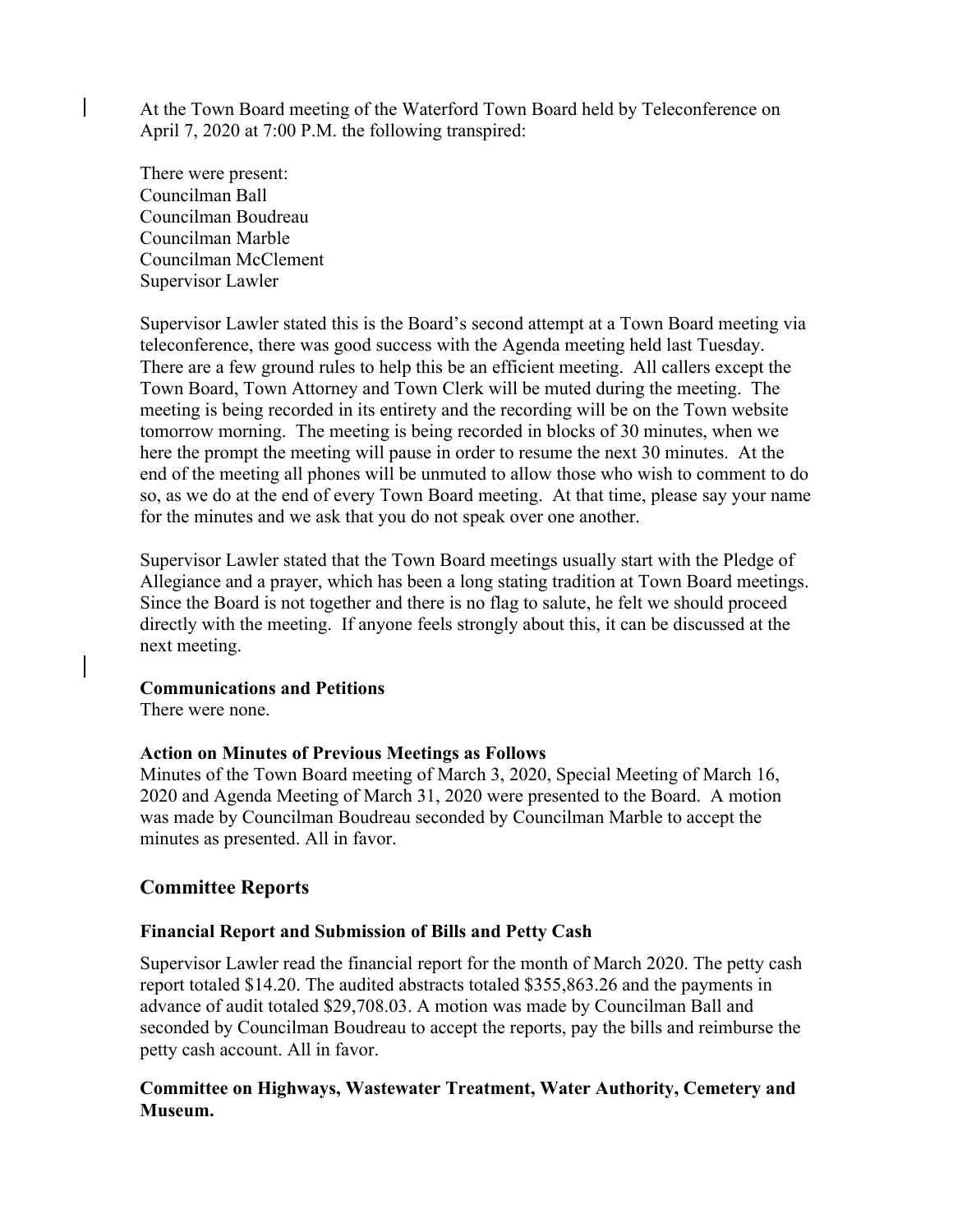Councilman Boudreau read the Town of Highway Department monthly report for March 2020. The Town Highway Department has been out cold patching pot holes throughout the town. The Highway and Parks Department have been trimming trees and brush throughout the town. We replaced all the wood on the bleachers at Middletown Road ball fields. We replaced two manhole risers on Canvasback Ridge. We also have been doing general repairs to our trucks and equipment. Effective March, 24 2020 In compliance with NY State directives for the containment of Covid – 19, leaf and yard waste collections will be suspended until further notice, Trash drop off at the town garage is suspended until further notice, electronic recycling day on April 18th is canceled, there is another collection day scheduled for September  $19<sup>th</sup>$ . The town parks are closed to groups of 10 or more. The town highway department personal is working on an emergency call only until further notice. I would also like to remind all town residents about putting acceptable and unacceptable items in their trash containers, if you put any unacceptable items in your cans it will not be picked up until it is removed. If you are in need of a new garbage can or recycling can please call the Town Clerk's Office at 518- 235-8282. If you have any question please call the Town Highway Garage at 518-235- 3413**.** The Councilman then went on to read the WPCF Operation Summary for the month of March, 2020. We removed: 16,000 gallons of sludge to Albany County and 50,000 gallons of sludge to Saratoga County. Alarms answered:0 Normal Maintenance: Checked all pump stations and cleaned floats as needed. Continued maintenance of outside grounds, equipment, and vehicles. Removed influent primary grease from primary tanks and weirs on weekly basis. Used the Vac truck to hose and clean out the Mallards North, Mallards South, Drake Court and Fonda Road pump stations.

Troy belting conducted the generator servicing at the plant and pump stations and made repairs as needed. Troy belting serviced the power drives and replaced the timers on both of the wasting pump controls.

Albany Fire Extinguisher conducted the yearly service on the extinguishers at the plant, pump stations, and from the tanker. Riberdy Diesel replaced the PRO drive shaft on the tanker truck. The Wastewater Department also posted a notice on the Town website and Facebook regarding "flushable wipes." As a result of the stay at home mandate required in New York State, utility services such as Waste Water Treatment Plants are over taxed with materials being flushed thru the system. Residents of the Town are reminded that items such as 'Flushable Wipes" should not be flushed into the waste water system thru your home toilet. Even though these items are labeled as flushable they actually can damage a homeowner's lateral line and cause havoc on the Town Waste Water Treatment Plant because they do not disintegrate like toilet paper. Residents are also reminded to place paper towels, personal hygiene products and other paper items in the trash as well to protect the system. The report was submitted by Chief Operator Craig Falcone.

Councilman Boudreau read the monthly report from the Waterford Water Commissioners. Water Consumption – The water works delivered 29,270,254 gallons of water during the month or approximately 1,009,310 gpd. Water Distribution System Work – Waterworks staff completed dig-safe utility locations and service calls during the month. A total of 29 service calls and 24 utility locates were addressed. In addition to calls, staff installed new AMR water meters, calibrated & maintained equipment, completed weekly safety meetings, monthly water testing, and completed meter reading.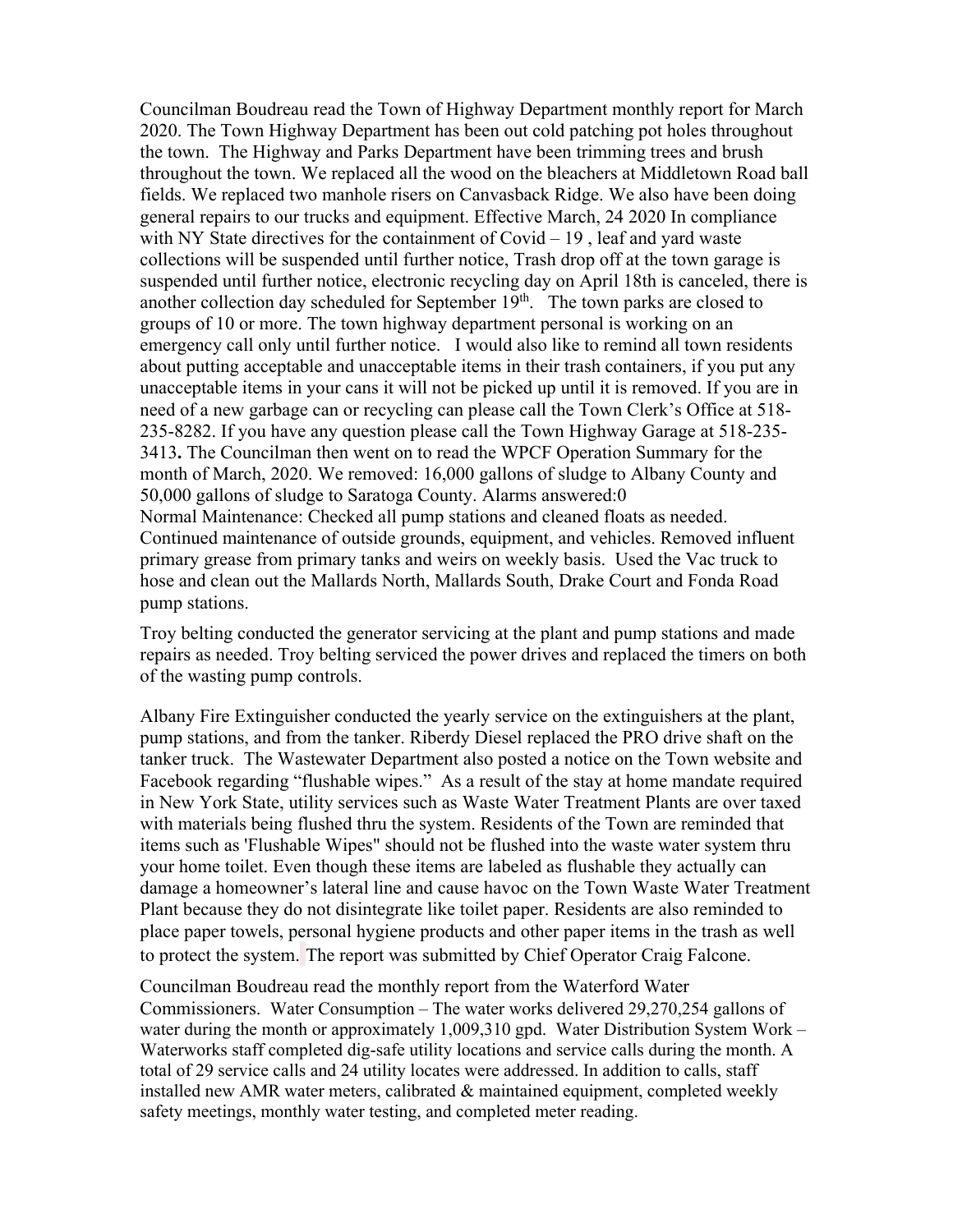Annual Flushing – Please be advised that the Waterworks plans to complete the annual flushing of fire hydrants in April and May. The attached ad will be advertised in the local weekly paper.

The Councilman then read an update from the Town Historian Russ Vandervoort. He will be documenting the Town's involvement during the current pandemic. He has recently helped a Waterford resident research the Button family. He had article published in the Gristmill, the Saratoga County History Newsletter and will have one on Waterford in the Saratoga County History Round Table Newsletter in April. Russ has been asked to speak at three events at the Public Historians meeting in Oswego, the Hudson River Maritime Museum, and the Saratoga Public Library.

### **Committee on Public Safety, Emergency Services, and Liaison to Village**

Councilman Ball stated that the Waterford Recue Squad continues to provide full service to the community. When calling 911, the call will be screened to make sure proper precautions are taken by the responding unit. Please continue to follow recommendations for handwashing and social distancing. All this goes for police calls as well. Please make the dispatcher aware of any sickness you or anyone in your home may have, this is for your safety as well as the safety of the officers. Councilman Ball referred the Board to the Police Department calls for the month of March; there were 5 Criminal Mischief, 18 Domestic, 19 EMS, 7 Fire, 9 MVA, 23 Animal Control, 10 Traffic Stops. There were no DWI or DWAI arrests for the month and no warrants issued. There were 7 arrests for the month. The Calls by Officer report, UTT, Accident and Arrest reports were all provided to the Board.

# **Committee on Veterans, Grants and Funding, Special Projects, Town Hall and Seniors**

Councilman McClement stated that the Senior Center remains closed until further notice. Medical transportation for Seniors is still being provided for critical care appointments. The Councilman thanked drive Andy Walters and Senior Director Mike Mahoney for their help in keeping this service running. The Home Delivered Meals Program is continuing to run by Saratoga County Office of the Aging Staff. Residents receive one delivery per week with all the meals needed. If anyone would like to sign up for this service please contact Office of the Aging at 518-884-4100.

Councilman McClement then went on to state that the Town Hall Renovation Project is on hold due to the State of Emergency. There is one resolution on tonight's agenda for a Hazardous Materials Study which needs to happen before the project begins.

The Councilman stated that Quick Response from Malta came and sanitized Town Hall, police vehicles, and the senior medical van at no cost to the Town. We want to Quick Response for their help.

# **Committee on Youth, Playground, Pool, Festivals, Library, WHUFSD, and Visitor Center**

Councilman Marble gave an update on the Town Parks and Recreation. In hopes of being able to open the pool we need to hire lifeguards. Anyone interested please go to the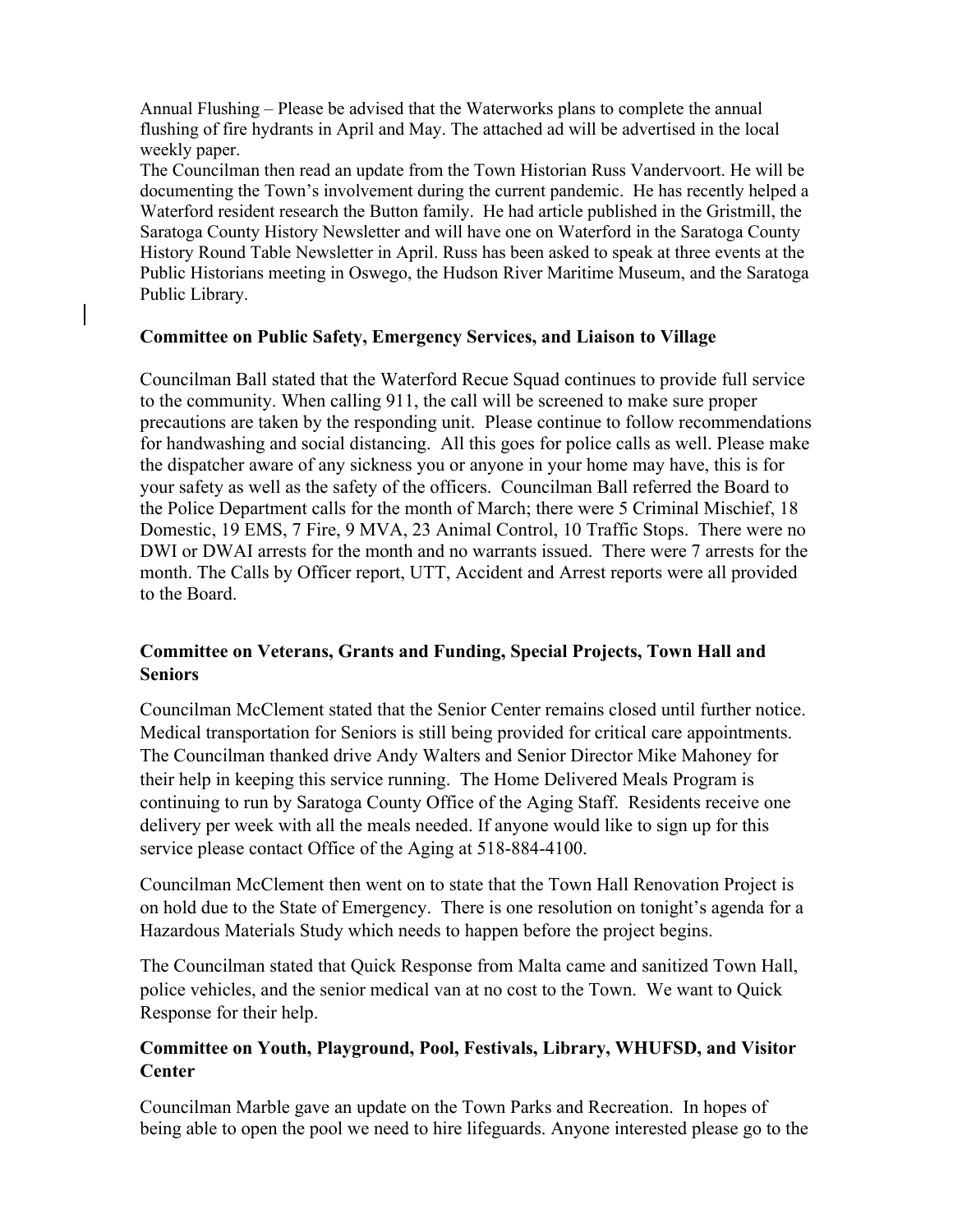town website to locate the employment application. It can be found by going into the resources section and then documents. We are looking for swim instructors as well as lifeguards. The application can be emailed to me at  $marble(\omega)$  town.waterford.ny.us or mailed to the town hall. Festivals and events: Please check the town website for any updates on our festivals and events. As of right now we have cancelled the Memorial Day parade. We are playing it safe by not holding it this year. Next year it will be much happier time. Again, any changes or updated will be posted on the website and Facebook.

The Councilman then gave an update on the Library: The Library asked me to let people know that Overdrive and Kanopy platforms for e-books, audiobooks, and streaming movies are up and running. For e-books and audiobooks, there is an option to sign up for a library card using your cell phone number. They are also able to get people signed up for temporary cards via email. You can email the library with your name and address , etc. to watpublibrary@gmail.com with a Subject line of Temporary Library card request. Tim will also be monitoring the phones for parts of most days during the week as well.

Councilman Marble then read the Visitor Center report from Harbormaster Jeff Cleary. The Hurst Harbor Center is closed until further notice. Canal fest scheduled for Saturday May 16 and Sunday May 17 has been cancelled. Steamboat meet scheduled for Saturday July 4 has been cancelled. The NYS Canal system is closed and will remain closed until further notice. As of this date the Federal Lock in Troy is still scheduled to open on May 1<sup>st</sup>. The visitor center/dock office volunteers have all been notified that the visitor center/dock office is closed and Jeff has kept them informed of the situation. Many have expressed great interest to assist when the navigation season begins.

### **Supervisor's Report**

Supervisor Lawler spoke of the limitations on town services, reduced services for the Highway Department and the canceled events that were all mentioned this evening. The changes to service are all noted on the town website, the town Facebook page and residents were also notified of these changes via a Reverse 911 call that was done; anyone whose phone is registered received this call. Lawn bags are not going to be collected until further notice. This is not considered an essential service and has been confirmed by our Town Counsel. When residents are asking if "the Town is going to pick up the leaf bags", the "Town" they are referring to are our friends and neighbors who work for the Highway Department. We are not going to put them at risk. As soon as we can resume this service we will, when the health condititons allow us. The Town continues to avoid contact, limit traveling and practice social distaning etiquette. The town cannot have two or three guys in a truck handling yard waste bags that have been handled by others. Please check the town website and Facebook page regarding updates to town services.

## **General Orders**

## RESOLUTION # 33

RESOLVED, that the Town Board of the Town of Waterford hereby authorizes the Town Supervisor to pay Town Employees without the submittal of employee time sheets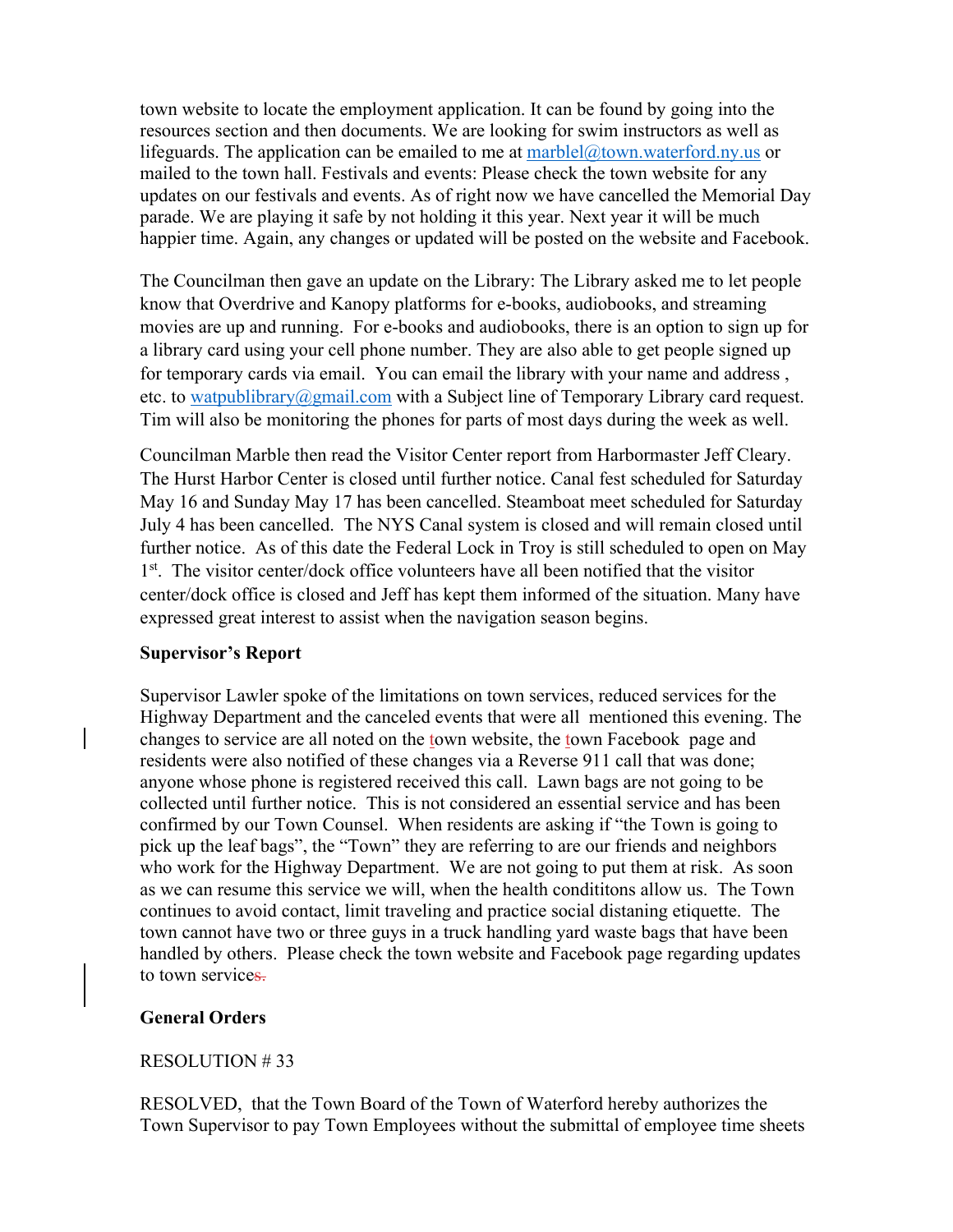and/or time cards during the COVID 19 pandemic. This resolution is effective March 17, 2020 until further notice.

Offered by Councilman Marble Seconded by Councilman Ball

Counciman Ball yes Councilman Boudreau yes Councilman Marble yes Councilman McClement yes Supervisor Lawler yes

#### RESOLUTION # 34

WHEREAS, the Town Board desires to have the Highway Department Office sanitized for the safety of employees due to the concerns of COVID-19; and

WHEREAS, numerous businesses who offer sanitizing services were contacted and an effort was made to identify Minority Woman Owned Businesses without success;

NOW THEREFORE BE IT RESOLVED, that the Town Supervior be and he is hereby authorized to sign an agreement with Quick Response Restoration, Inc to sanitize the Highway Department Office.

Councilman McClement stated that he would like to table this resolution to pursue alternative options, he would like to have a further discussion. Councilman Boudreau stated that he is hoping this will be done fairly soon. Supervisor Lawler stated that due to the State of Emrgency in the Town, such agreements and proposals for this type of service do not require a meeting.

Motion to table Resolution # 34

Offered by Councilman McClement Seconded by Councilman Ball

Counciman Ball yes Councilman Boudreau yes Councilman Marble yes Councilman McClement yes Supervisor Lawler yes

#### RESOLUTION # 35

**AMENDED AND RESTATED BOND RESOLUTION OF THE TOWN BOARD OF THE TOWN OF WATERFORD, SARATOGA COUNTY, NEW YORK (THE "TOWN"), AMENDING AND RESTATING IN ITS ENTIRETY A BOND RESOLUTION OF THE**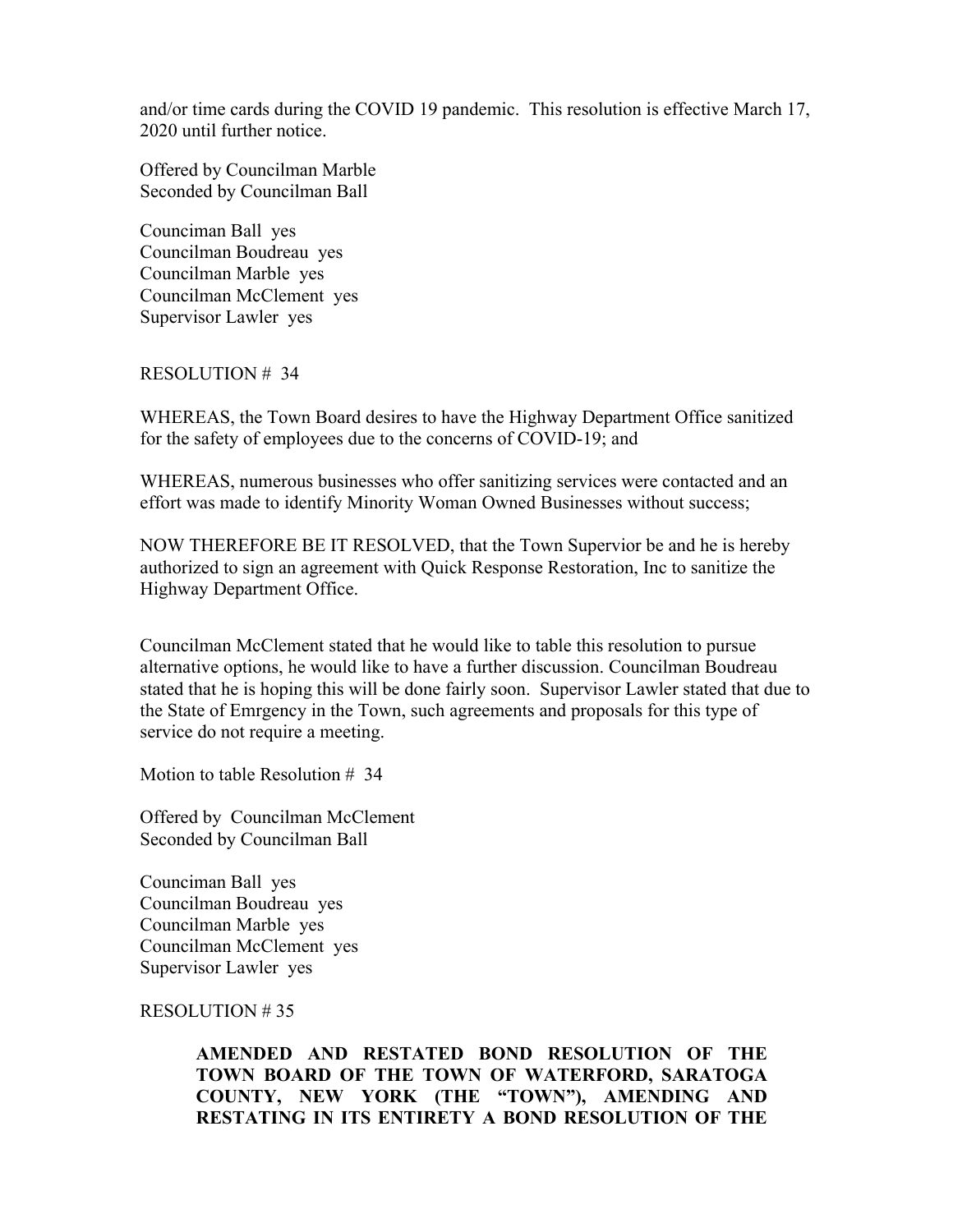### **TOWN DATED MAY 7, 2019, AUTHORIZING THE RECONSTRUCTION AND REPAVING OF VARIOUS ROADS THROUGHOUT THE TOWN; ESTIMATING THAT THE TOTAL COST THEREOF IS \$600,000; APPROPRIATING SAID AMOUNT THEREFOR; AND AUTHORIZING THE ISSUANCE OF \$600,000 IN SERIAL BONDS OF THE TOWN TO FINANCE SAID APPROPRIATION**

WHEREAS, the Town Board (the "Board") of the Town of Waterford, Saratoga County, New York (the "Town"), by a bond resolution adopted on May 7, 2019 (the "Original Bond Resolution") authorized the issuance of serial bonds and bond anticipation notes of the Town in the principal amount of \$600,000 to finance the reconstruction and repaving of roads throughout the Town, including, as necessary or appropriate, the construction or reconstruction of sidewalks, curbs, gutters, drainage, landscaping, and grading or improving right of way improvements in connection therewith (collectively, the "Project");

WHEREAS, the Board now intends to amend and restate the Original Bond Resolution in its entirety pursuant to the terms of this resolution for the purpose of extending the period of probable usefulness of the aforementioned class of objects or purposes to fifteen (15) years, pursuant to subdivision 91. of paragraph a. of Section 11.00 of the Law and thereby making this resolution subject to a permissive referendum in the manner prescribed by Article Seven of the Town Law of the State of New York.

THE TOWN BOARD OF THE TOWN OF WATERFORD, SARATOGA COUNTY, NEW YORK (the "Town") HEREBY RESOLVES (by the affirmative vote of not less than two-thirds of all the members of such body) TO AMEND AND RESTATE ORIGINAL RESOLUTION IN ITS ENTIRETY, AS FOLLOWS:

SECTION 1. The Town is hereby authorized to undertake the reconstruction and repaving of roads throughout the Town, including, as necessary or appropriate, the construction or reconstruction of sidewalks, curbs, gutters, drainage, landscaping, and grading or improving right of way improvements in connection therewith. It is hereby determined that the maximum estimated cost of the aforementioned specific object or purpose is \$600,000, said amount is hereby appropriated therefor and the plan for the financing thereof shall consist of (i) the issuance of the \$600,000 in serial bonds of the Town authorized to be issued pursuant to this resolution or bond anticipation notes issued in anticipation of such bonds, and (ii) unless paid from other sources, the levy and collection of taxes on all taxable real property of the Town to pay the principal of such bonds or notes and the interest thereon as the same become due and payable.

SECTION 2. Serial bonds of the Town in the principal amount of \$600,000 are hereby authorized to be issued pursuant to provisions of Local Finance Law, constituting Chapter 33-a of the Consolidated Laws of the State of New York (the "Law") to finance the aforementioned class of objects or purposes.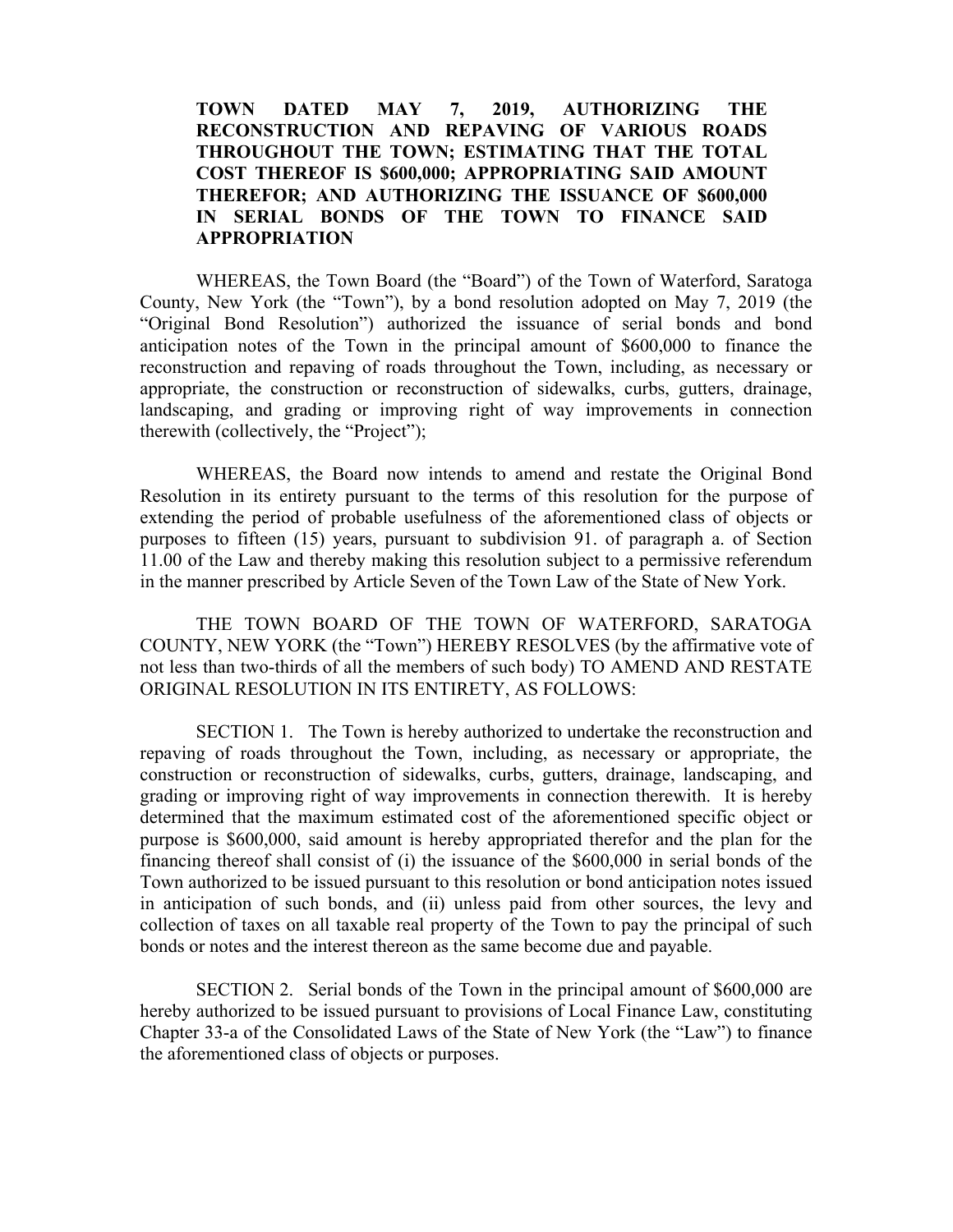SECTION 3. It is hereby determined that the period of probable usefulness of the aforementioned class of objects or purposes is fifteen (15) years, pursuant to subdivision 20(c). of paragraph a. of Section 11.00 of the Law.

SECTION 4. The final maturity of the bonds herein authorized to be issued shall be in excess of five (5) years measured from the date of issuance of the first serial bond or bond anticipation note issued pursuant to this resolution.

SECTION 5. The temporary use of available funds of the Town, not immediately required for the purpose or purposes for which the same were borrowed, raised or otherwise created, is hereby authorized pursuant to Section 165.10 of the Law, for the capital purposes described in Section 1 of this resolution. The Town shall reimburse such expenditures with the proceeds of the bonds or bond anticipation notes authorized by Section 1 of this resolution. This resolution shall constitute a declaration of "official intent" to reimburse the expenditures authorized by Section 1 hereof with the proceeds of the bonds and bond anticipation notes authorized herein, as required by United States Treasury Regulations Section 1.150-2.

SECTION 6. Each of the serial bonds authorized by this resolution and any bond anticipation notes issued in anticipation of said bonds shall contain the recital of validity prescribed by Section 52.00 of the Law and said serial bonds and any bond anticipation notes issued in anticipation of said bonds shall be general obligations of the Town, payable as to both principal and interest by a general tax upon all the real property within the Town without legal or constitutional limitation as to rate or amount. The faith and credit of the Town are hereby irrevocably pledged to the punctual payment of the principal and interest on said serial bonds and bond anticipation notes and provisions shall be made annually in the budget of the Town by appropriation for (a) the amortization and redemption of the bonds and bond anticipation notes to mature in such year and (b) the payment of interest to be due and payable in such year.

SECTION 7. Subject to the provisions of this resolution and of the Law, pursuant to the provisions of Section 30.00 relative to the authorization of the issuance of bond anticipation notes or the renewals of said obligations and of Section 21.00, Section 50.00, Section 54.90, Sections 56.00 through 60.00 and Sections 62.10 and 63.00 of the Law, the powers and duties of the Town Board relative to authorizing serial bonds and bond anticipation notes and prescribing terms, form and contents as to the sale and issuance of bonds herein authorized, including without limitation the determination of whether to issue bonds having substantially level or declining debt service and all matters relating thereto, and of any bond anticipation notes issued in anticipation of said bonds, and the renewals of said bond anticipation notes, are hereby delegated to the Town Supervisor of the Town, the chief fiscal officer of the Town (the "Town Supervisor"). Further, pursuant to subdivision b. of Section 11.00 of the Law, in the event that bonds to be issued for the object or purpose authorized by this resolution are combined for sale, pursuant to subdivision c. of Section 57.00 of the Law, with bonds to be issued for one or more objects or purposes authorized by other resolutions of the Town, then the power of the Town Board to determine the "weighted average period of probable usefulness" (within the meaning of subdivision a. of Section 11.00 of the Law) for such combined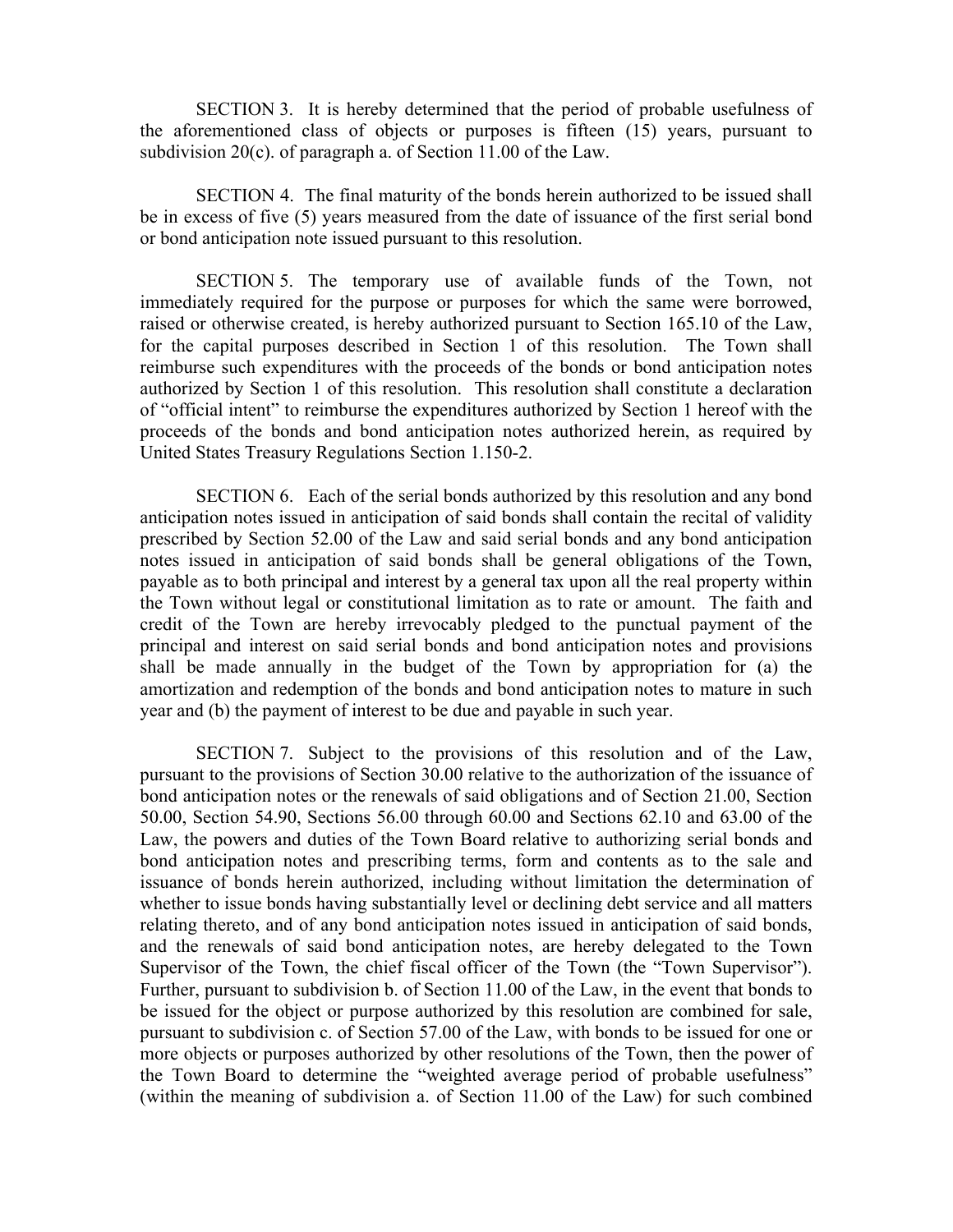objects or purposes is hereby delegated to the Town Supervisor, as the chief fiscal officer of the Town.

SECTION 8. The Town Supervisor of the Town is hereby further authorized to take such actions and execute such documents as may be necessary to ensure the continued status of the interest on the bonds authorized by this resolution and any notes issued in anticipation thereof, as excludable from gross income for federal income tax purposes pursuant to Section 103 of the Internal Revenue Code of 1986, as amended (the "Code") and to designate the bonds authorized by this resolution and any notes issued in anticipating thereof, if applicable, as "qualified tax-exempt obligations" in accordance with Section  $265(b)(3)(B)(i)$  of the Code.

SECTION 9. The Town Supervisor is further authorized to enter into a continuing disclosure undertaking with or for the benefit of the initial purchasers of the bonds or notes authorized by this resolution in compliance with the provisions of Rule 15c2-12, promulgated by the Securities and Exchange Commission pursuant to the Securities Exchange Act of 1934.

SECTION 10. The Town Board hereby determines that the actions authorized by this resolution and the adoption hereof collectively constitute a "Type II" action within the meaning of the State Environmental Quality Review Act and the regulations of the New York State Department of Environmental Conservation thereunder (collectively, "SEQRA") and that no further action under SEQRA need be taken by the Town Board as a condition precedent to the adoption of this resolution.

SECTION 11. The intent of this resolution is to give the Town Supervisor sufficient authority to execute those applications, agreements and instruments, or to do any similar acts necessary to affect the issuance of the aforesaid serial bonds or bond anticipation notes without resorting to further action of this Town Board.

SECTION 12. Pursuant to subdivision b. of Section 35.00 of the Law, this resolution is subject to a permissive referendum in the manner prescribed by Article Seven of the Town Law of the State of New York (the "Town Law"). The Town Clerk is hereby authorized and directed, within ten (10) days after the date of adoption of this resolution, to publish and post a notice satisfying the requirements of Section 90 of the Town Law, which shall set forth the date of adoption of this resolution, shall contain an abstract hereof, and shall specify that this resolution was adopted subject to a permissive referendum. Such notice shall be published in the official newspaper of the Town for such purpose.

SECTION 13. This resolution shall take effect thirty (30) days after the date of its adoption or, if within such thirty (30) day period there is filed with the Town Clerk a petition subscribed and acknowledged by the number of qualified electors of the Town required by Section 91 of the Town Law and in the manner specified in such Section, until approved by the affirmative vote of a majority of such qualified electors voting on a proposition for its approval.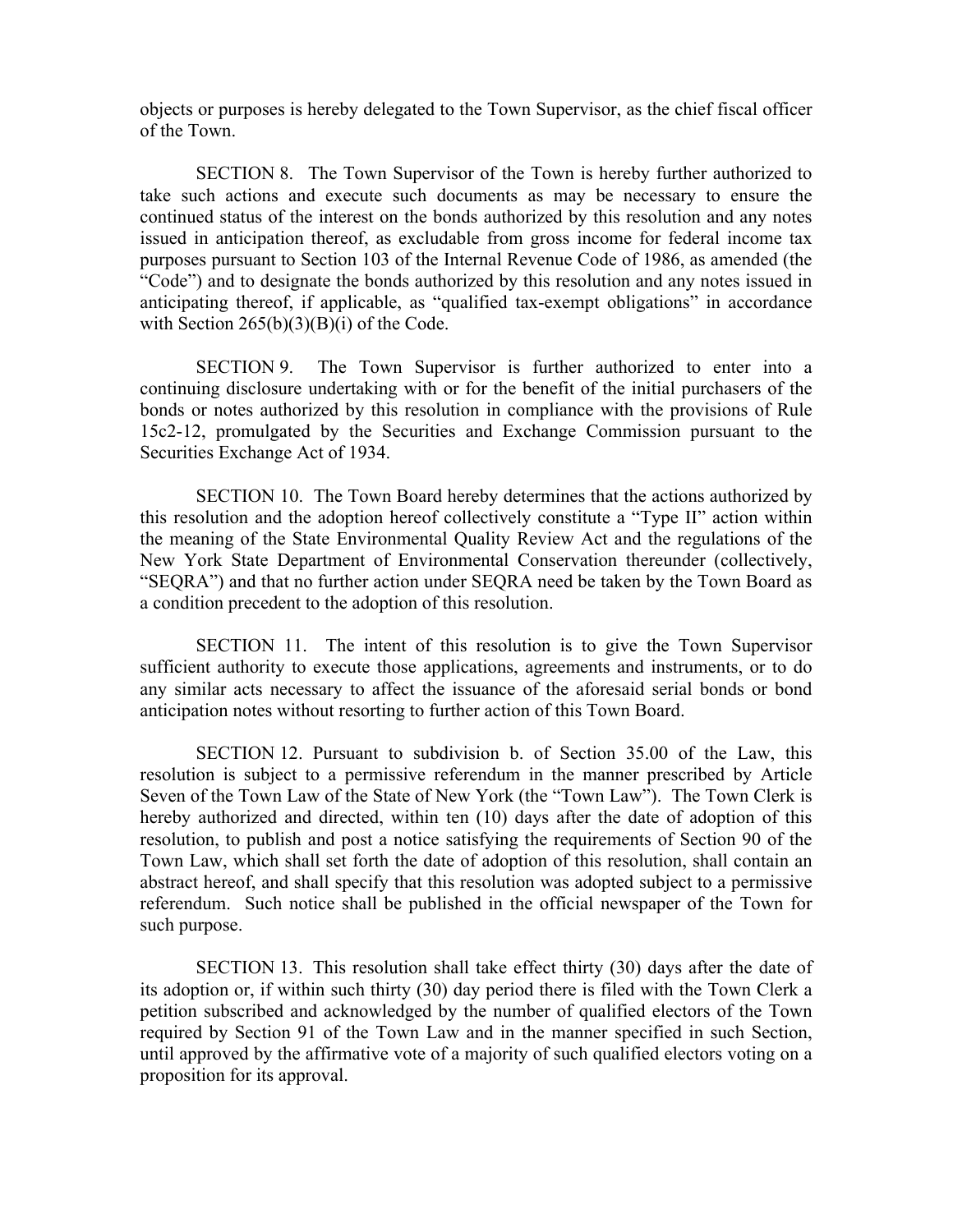SECTION 14. The validity of the bonds authorized by this resolution and of any bond anticipation notes issued in anticipation of said bonds may be contested only if:

(a) such obligations are authorized for an object or purpose for which the Town is not authorized to expend money; or

(b) the provisions of law which should be complied with at the date of the publication of such resolution are not substantially complied with,

and an action, suit or proceeding contesting such validity is commenced within twenty (20) days after the date of such publication; or

(c) such obligations are authorized in violation of the provisions of the Constitution.

SECTION 15. Upon this resolution becoming effective, the Town Clerk is hereby authorized and directed to cause a copy of this resolution, or a summary thereof, to be published, together with a notice attached in substantially the form as prescribed in Section 81.00 of the Law, in the official newspaper(s) of the Town for such purpose, together with a notice of the Town Clerk substantially the form provided in Section 81.00 of the Law.

Offered by Councilman Boudreau Seconded by Councilman Marble

Counciman Ball yes Councilman Boudreau yes Councilman Marble yes Councilman McClement yes Supervisor Lawler yes

#### RESOLUTION # 36

RESOLVED, that the Town Supervisor be and he is hereby authorized to sign an agreement with Watts Architecture and Engineering for Hazardous Materials Surveys to be done at Town Hall prior to the Town Hall Renovation Project.

Offered by Councilman Marble Seconded by Councilman McClement

Counciman Ball yes Councilman Boudreau yes Councilman Marble yes Councilman McClement yes Supervisor Lawler yes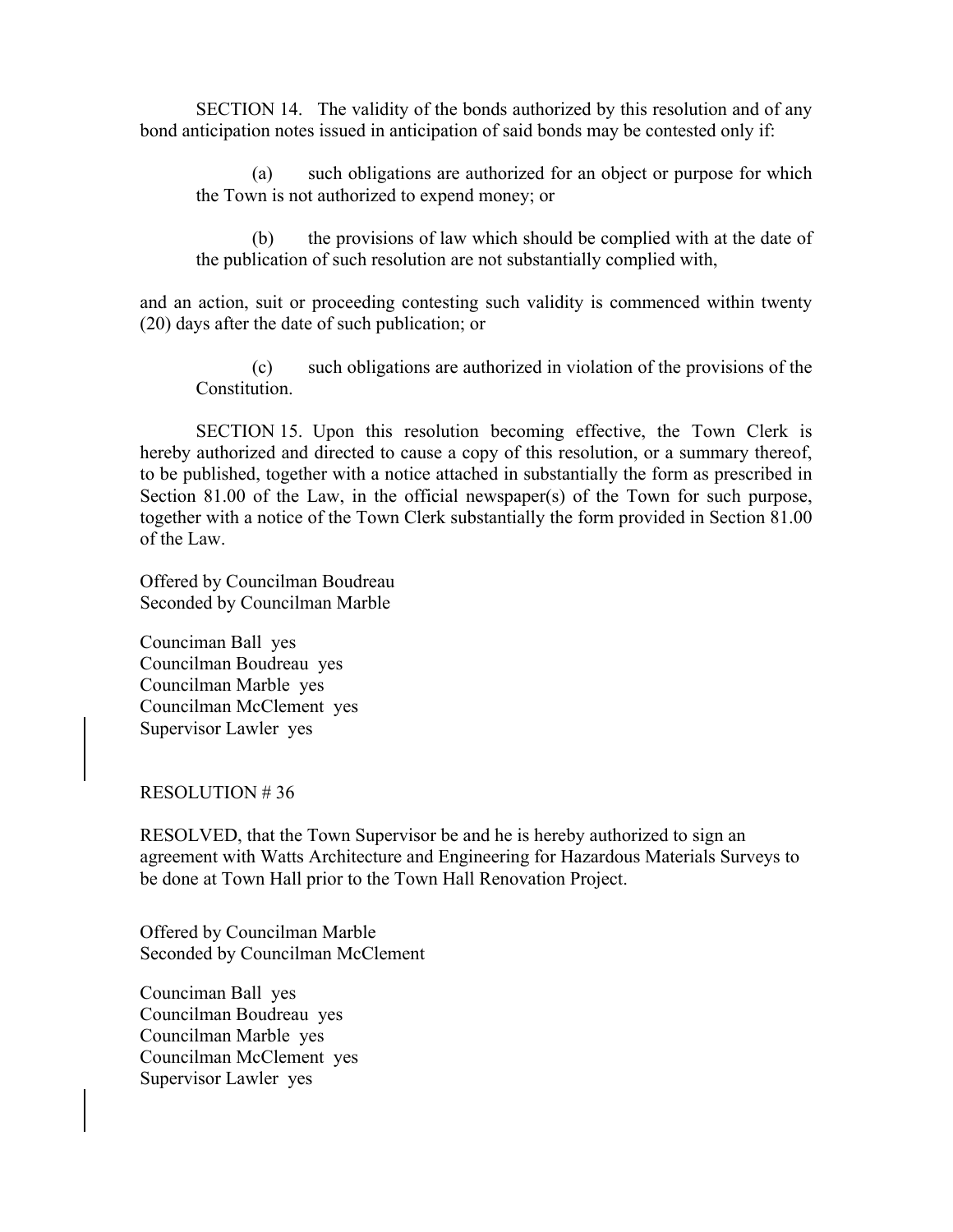### **Other Business**

RESOLUTION # 37

**WHEREAS,** the Town Board has conducted a public hearing on a proposed amendment to section 158-40 of the Town Code which seeks to further regulate and add a stop intersection on a certain street in the Town of Waterford;

**WHEREAS**, the Town Board desires to amend said law to add an additional stop intersection;

**NOW THEREFORE, BE IT RESOLVED** that the Town Board hereby adopts said local law.

Offered by Councilman Boudreau Seconded by Councilman McClement

Councilman Ball yes Councilman Boudreau yes Councilman Marble yes Councilman McClement yes Supervisor Lawler yes

Councilman Boudreau thanked Town IT Officer Russ McAllister for handling all the behind the scene details of these teleconferences.

Town Attorney Donald Boyajan stated that as a result of Covid-19, all courts have been canceled. The trial for the MPM Certiorai has been moved from May  $4<sup>th</sup>$  to August  $3<sup>rd</sup>$ .

Paul M stated that DNA swabs have been suspended until the pandemic is over. No local courts operating at this time.

The Supervisor asked if this is court ordered.

Paul answered yes, and has reqached out tp Judge Fusco who did not have an answer. Sgt. Van Bramer stated this will be onhold until further notice.

The Supervisor asked the town attorneny to reach out to the Court Adminisatration for guidance.

At this time all phones were unmuted.

The Building Department is all set at this time. The Supervisor asked the Building Inspector to contact him.

Supervisor Lawler stated that he appreciated all those who take the time to join us, whether in person or by phone. He hopes eveyone stays safe.